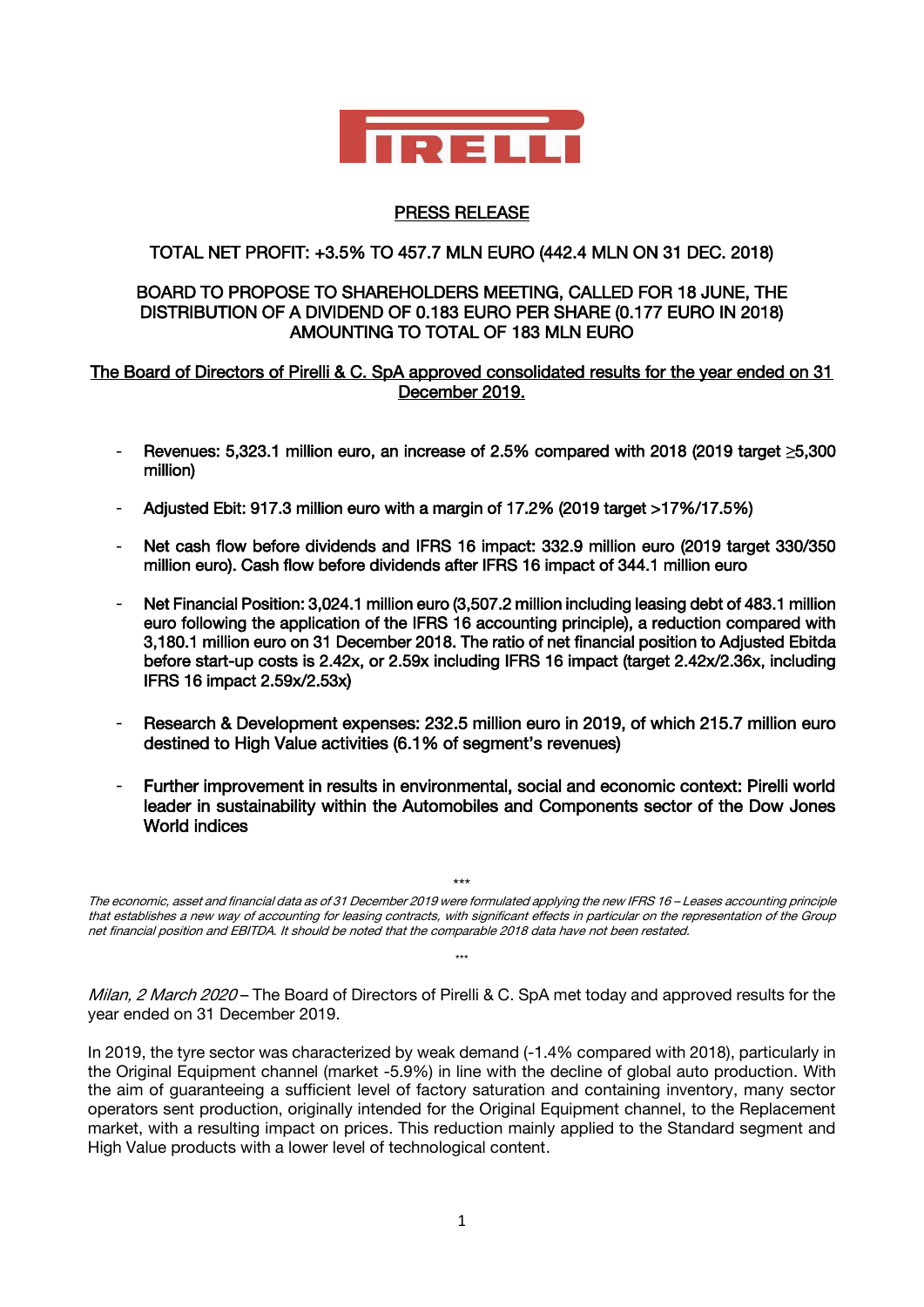In this context, Pirelli pursued its strategic focus on High Value, a segment that is more resilient (Car ≥18'' market growth +5.9%) and less exposed to competitive pressure, consolidating its leadership and strengthening its presence in products characterized by a high level of technological content. In the Standard segment, where demand remains weak (market -2.7% in 2019), Pirelli continued to reduce its exposure to less profitable products, at the same time reducing inventory levels (Car Standard inventory -23% in terms of volume), which had increased at the end of 2018 because of the Brazilian economic crisis. The company closed 2019 with inventories equal to 20.5% of revenues, compared with 21.7% at the end of 2018.

Pirelli, as already announced on 19 February with the presentation of 2020-2022 Industrial Plan with Vision 2025, ended 2019 with results in line with expectations:

- Revenues at 5,323.1 million euro (target ≥5.3 billion euro), an increase of +2.5% compared with 2018 (organic variation +2.2%), thanks to further reinforcement in the High Value segment, which accounts for 66.5% of consolidated revenues (+2.8 percentage points compared with 63.7% in 2018);
- Profitability (adjusted ebit margin) of 17.2%, in line with target (>17%÷17.5%). Adjusted Ebit was 917.3 million euro. The contribution of internal levers (price/mix, efficiencies and cost containment actions) limited the negative impact of the external context (increase in cost of production factors, weak demand and pressure on prices);
- Total net profit 457.7 million euro, an increase of 3.5% compared with a profit of 442.4 million euro in 2018. The 2019 result in part benefitted from the contribution of tax credits in Brazil, while the 2018 result was positively impacted by the Patent Box subsidized taxation regime applied to the years 2015-2018.
- Solid cash generation, with a net cash flow before dividends and the impact of IFRS 16, of 332.9 million euro, in line with the target of 330-350 million euro, thanks to the effective management of investments and working capital. In the fourth quarter, net cash flow before dividends and IFRS 16 was 978.2 million euro, an improvement of 120 million euro compared with 858.2 million in the fourth quarter of 2018;
- the ratio of the net financial position to Ebitda before start-up costs was in line with the target. In 2019, the Net Financial Position was 3,024.1 million euro (3,507.2 including 483.1 million euro stemming from the IFRS 16 accounting principle), compared with 3,180.1 million on 31 December 2018. The ratio of the net financial position to Adjusted Ebitda before start-up costs was 2.42x, or 2.59x including the impact of the IFRS16 accounting principle (2019 target 2.42x/2.36x, or 2.59x/2.53x including the impact of the adoption of the new IFRS16 accounting principle)

## Sales

| Revenues (euro millions) | 31/12/2019 | % of total | 31/12/2018 | % of total | Variation y/y | Organic<br>variation y/y |
|--------------------------|------------|------------|------------|------------|---------------|--------------------------|
|                          |            |            |            |            |               |                          |
| <b>High Value</b>        | 3,539.9    | 66.5%      | 3,309.9    | 63.7%      | $+6.9%$       | $+5.2%$                  |
| Standard                 | 1,783.2    | 33.5%      | 1,884.6    | 36.3%      | $-5.4%$       | $-3.2%$                  |
| <b>Total</b>             | 5,323.1    | 100%       | 5.194.5    | 100%       | $+2.5%$       | $+2.2%$                  |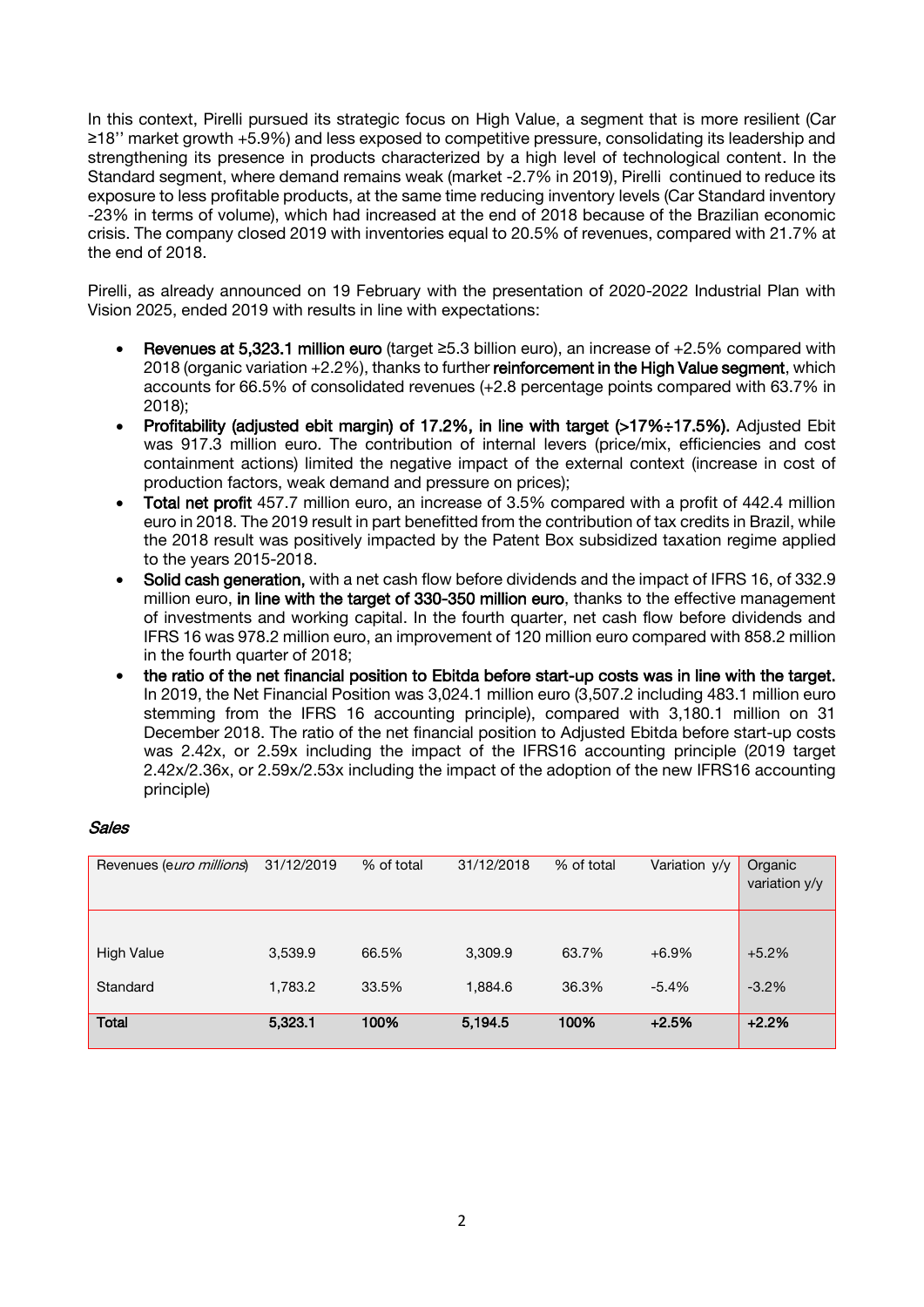Revenues amounted to 5,323.1 million euro, with total growth of 2.5% compared with 2018 thanks to the positive performance of the High Value segment. Excluding the impact of exchange rates and the adoption of the IAS 29 accounting principle to account for high inflation in Argentina (with a total impact of +0.3%), organic revenue growth was +2.2%.

| Revenue variants       |     |                                        | 31/12/2019 |
|------------------------|-----|----------------------------------------|------------|
| <b>Volumes</b>         | o/w | High Value +6.4%<br>ofw Standard -9.7% | $-2.0%$    |
| Price/Mix              |     |                                        | 4.2%       |
| Forex/IAS 29 Argentina |     |                                        | $+0.3%$    |
| Total variation        |     |                                        | $+2.5%$    |

High Value revenues, of 3,539.9 million euro, posted a growth rate of 6.9% compared with 2018 (organic growth +5.2% excluding the positive effect of exchange rates of +1.7 percentage points), accounting for 66.5% of total revenues, an increase from 63.7% in 2018.

Volumes in the High Value segment saw growth of 6.4% (+7.8% in the fourth quarter) while volumes of Car New Premium (**≥**18 inches) increased by 8.4% (market performance +5.9%) and 8.7% in the fourth quarter (market +5.3%), with an improvement in market share in the main geographic regions.

In the fourth quarter. Pirelli registered volume growth in Car ≥18 inches of 15.3% in the Original Equipment channel thanks to new supply in Europe of High Value products with high technological content and in line with new regulations for the reduction of  $CO<sub>2</sub>$  emissions, as well as new contracts in North America and Apac. Growth in the Replacement channel was more contained (+3.5%) reflecting the unfavourable basis for comparison (2018 fourth quarter growth +15.6%) and the sales performance of Winter products, impacted by the mild winter temperatures.

The difference with the 2019 target for High Value growth of ≥+7.5% stems from the slowdown in demand for specialties ≤17" mainly in Original Equipment - in line with the decline in Car production – and the more contained growth of Winter.

**Price/mix** was positive at  $+4.2\%$ , substantially in line with the target ( $-+4.5\%$ ), underpinned by the growing weight of High Value and the improvement in the mix of products both in High Value and Standard. The price/mix performance in 2019 reflects the different trends of single components during the year. In the first half, the Price/Mix performance (+6.4%) benefitted from greater sales in the Replacement channel (Car Replacement ≥18 inches +13.1% compared with -3.4% in the Original Equipment channel) and the sharp fall in Standard volumes (-13.9%). In the second half, however, the price/mix improvement was more contained  $(+2%)$ , particularly in the fourth quarter  $(+0.5%)$ , because of greater sales in the Original Equipment channel (Car ≥18 inches volumes +15.3% in the fourth quarter compared with +3.5% in the Replacement channel). The more contained reduction of Standard (-0.7% in the fourth quarter of 2019) was also a factor and reflects the favourable basis of comparison (-22.6% in fourth quarter of 2018).

In this weak market context, competitive price pressure persists, particularly in the Original Equipment channel. The price trend in the Replacement channel improved in the fourth quarter, compared with the preceding quarter, thanks to price increases in Europe, the USA and Brazil.

The performance of exchange rates was slightly positive (+0.3% in 2019 compared with "stable" exchange rate guidance for the year). In the fourth quarter, exchange rates were negative for 0.6%, mainly due to the volatility of emerging market currencies against the euro.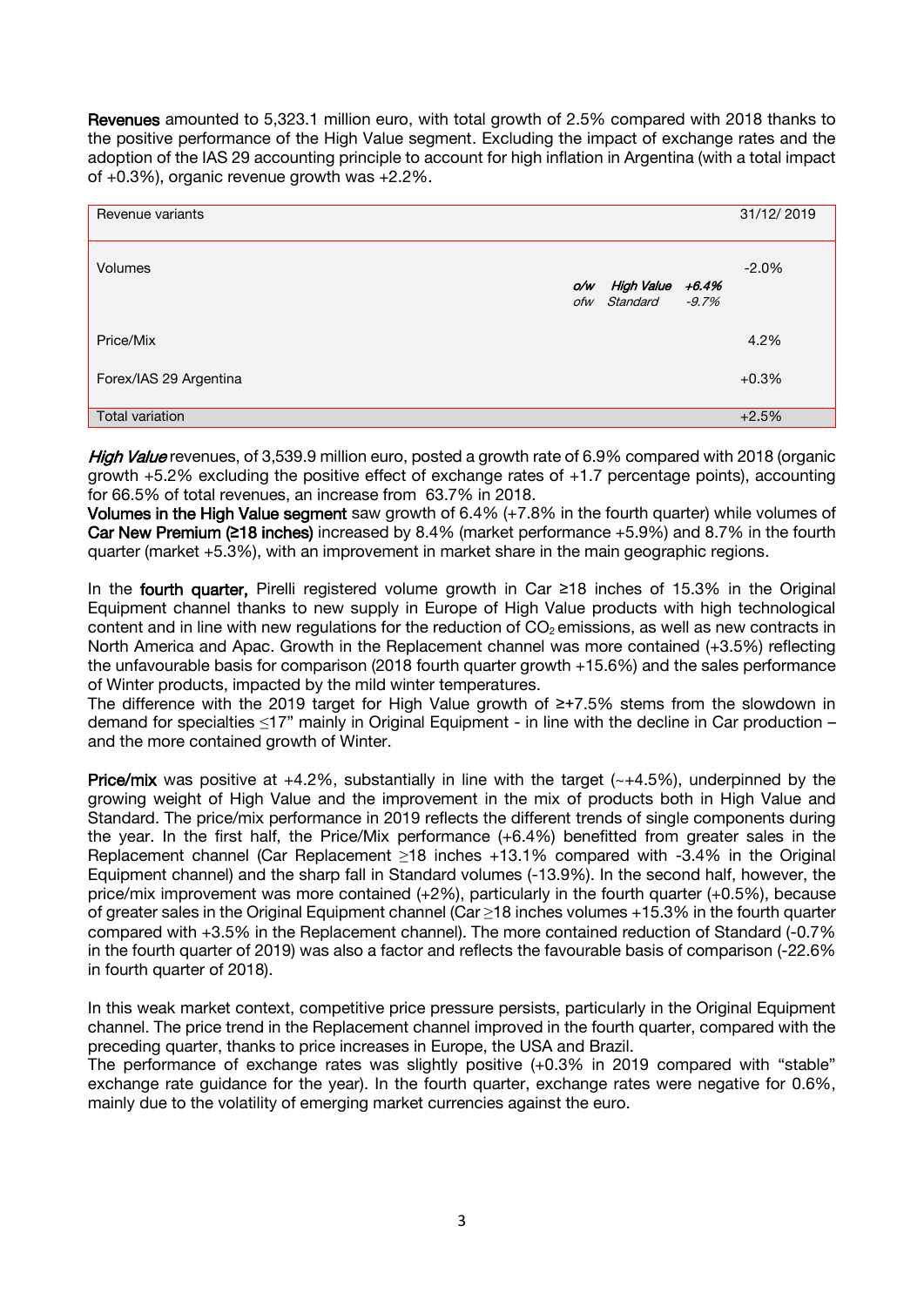# **Profitability**

| Proftiability* (euro millions)        | 31/12/2019 | $\%$<br>revenues | of | 31/12/2018 | %<br>revenues | of | Variation y/y |
|---------------------------------------|------------|------------------|----|------------|---------------|----|---------------|
| Adjusted Ebitda before start-up costs | 1,350.7    | 25.4%            |    | 1,279.1    | 24.6%         |    | $+5.6%$       |
| <b>Adjusted Ebitda</b>                | 1,310.0    | 24.6%            |    | 1,234.7    | 23.8%         |    | $+6.1%$       |
| Adjusted Ebit before start-up costs   | 958.6      | 18.0%            |    | 1,002.7    | 19.3%         |    | $-4.4%$       |
| <b>Adjusted Ebit</b>                  | 917.3      | 17.2%            |    | 955.0      | 18.4%         |    | $-3.9\%$      |

\*Beginning from January 1, 2019, leasing rentals, previously included in Ebitda, are booked as reduction of debt for leasing (for the capital quota) and among financial charges (for the interest quota). At the same time, Ebit includes amortization of usage rights for leased goods, originally booked as assets in the balance sheet against leasing debts.

Adjusted Ebitda before start-up costs on 31 December 2019 was 1,350.7 million euro (+5.6% compared with 1,279.1 million euro in 2018) and includes a benefit of 104.3 million euro stemming from the application – beginning from January 1, 2019 – of the new IFRS16 accounting principle that establishes a new way of accounting for leasing contracts.

Adjusted Ebit before start-up costs was 958.6 million euro (1,002.7 million euro in 2018). The Adjusted Ebit margin before start-up costs was 18.0% (19.3% in 2018), with High Value's weight in Adjusted Ebit before group start-up costs at 84% (2019 target ~85%), an increase from 83% in 2018.

Adjusted Ebit was 917.3 million euro (955.0 million euro in 2018) with an Adjusted Ebit margin of 17.2% (18.4% in 2018). The internal levers (price/mix, efficiencies and cost reduction program) contributed to the containment of impacts linked to the external context (production cost inflation, weak demand and pressure on prices).

In particular:

- the improvement of the price/mix (+123 million euro) more than offset the increase in raw material prices (-67 million euro) and the decline in volumes (-45 million euro);
- efficiencies (+70 million euro, 1.3% of revenues) substantially compensated for costs' inflation (- 77 million euro);
- the cost reduction plan (50 million euro) contributed to limiting the impact of greater amortizations (25 million euro) and expenses linked to the development of High Value (56 million euro in total) and costs (around 20 million euro) linked to the temporary greater under-saturation of Standard capacity to reduce inventory;

Ebit was 742.7 million euro (703.1 million in 2018) and includes:

- amortizations of *intangible assets* identified the context of PPA of 114.6 million euro (in line with 2018),
- restructuring charges of 97.0 million euro related to the write-down of tangible fixed assets and other costs for restructuring actions mainly in Brazil and Italy,
- other charges of 34.0 million euro, of which 6.9 million euro linked to the retention plan and 14 million euro related to cost not pertaining the management of operations and 13.1 million related to the revision of commercial agreements.
- proceeds from the recognition of tax credits in Brazil of 71.0 million euro.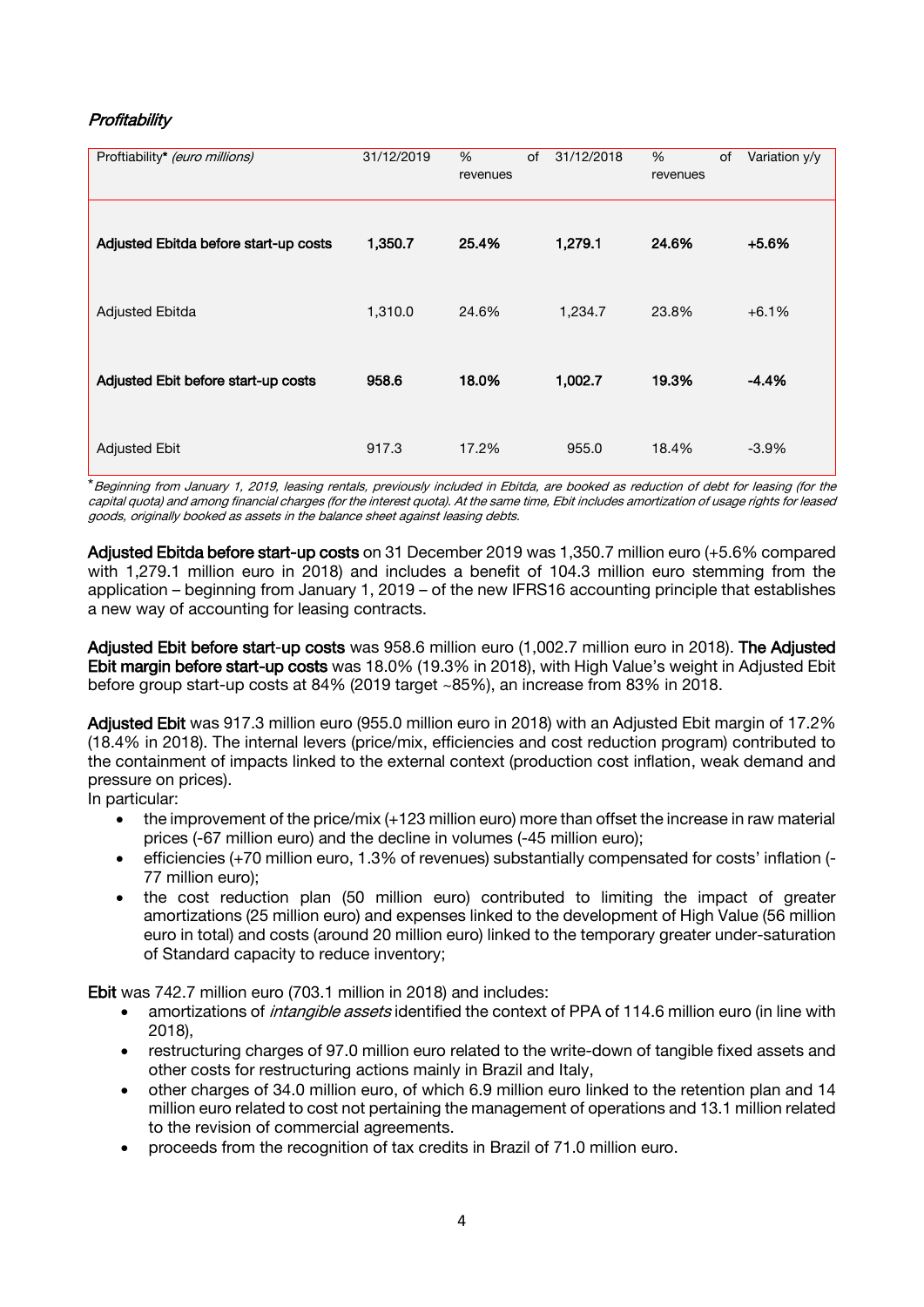# Net Result and Net Financial Position

The result from equity holdings was negative 11.0 million euro, compared with -5 million euro in 2018.

Net financial charges stood at 109.4 million euro (196.3 million euro in 2018) and mainly reflect:

- the positive 107.3 million euro effect stemming for the recognition of tax credits in Brazil;
- the negative 23.5 million euro impact relative to leasing charges deriving from the application of the new IFRS 16 – Leases accounting principle.

Using the same perimeter as 2018, net financial charges were 193.2 million euro, substantially in line with the previous year (196.3 million euro).

Fiscal charges in 2019 amounted to 164.6 million euro against a pretax profit of 622.3 million euro with a tax rate of 26.5%, in line with the expected tax rate for 2019. In 2018, the tax rate was 10.6% thanks to the benefit stemming from the application of the Patent Box subsidized taxation regime following from the agreement signed on 15 October 2018 with the Italian Taxation Agency.

The total net result was 457.7 million euro, an increase of 3.5% compared with a profit of 442.4 million euro in 2018. The 2019 result benefitted from the contribution stemming from tax credits stemming in Brazil, while the 2018 result was positively impacted by the Patent Box subsidized tax regime applied to the years 2015-2018.

The Net Financial Position, excluding the impact of the new IFRS 16 accounting principle, was negative for 3,024.1 million euro, an improvement of 156 million euro (Net Financial Position 3,180.1 million on 31 December 2018), which includes the disbursement of dividends by the Parent Group of 176.9 million euro. Including leasing debts of 483.1 million euro, following the application of the IFRS 16 accounting principle, the Net Financial Position on December 31, 2019 was 3,507.2 million euro. The ratio between Net Financial Position and Adjusted Ebitda before start-up costs was 2.42x, or 2.59x including the impact of the action of the IFRS16 accounting principle (2019 target 2.42x/2.36x, or 2.59x/2.53x including the impact of the adoption of the new IFRS16 accounting principle).

The net cash flow before dividends before the application of the IFRS 16 accounting principle was positive for 332.9 million euro, in line with the 2019 target of 330-350 million euro and a marked improvement compared with +38.4 million euro at the end of 2018. It reflects:

- Investments of 390.5 million euro (2019 target 380 million, in 2018 463.4 million euro) mainly destined to High Value, and the constant improvement of the mix and quality in all factories.
- Effective management of working capital, with cash absorption of approximately -60 million euro (-388.2 million euro in 2018), an improvement thanks above all to the normalization of inventory levels.

As well as actions to recover commercial credits – through a realignment of the terms of payment for the main Dealers in Brazil, temporarily extended at the end of 2018 because of difficult market conditions - there were actions to normalize inventories, which at the of December 2019 saw a 7% volume reduction compared with the end of the previous year with:

- A decline of 23% in Standard products, in line with the recovery plan announced at the beginning of the year, and
- An increase of 5% in High Value products, also to ensure a better level of service to the end customer.

Thanks to these actions to contain inventories of finished products, and further actions to reduce inventories of raw materials as well, the level at the end of December 2019 reached a weight of 20.5% of revenues, in line with the end-of-year target of 20.5%/21% (21.7% at end 2018).

The net cash flow before dividends and after the IFRS 16 impact was 344.1 million euro.

In the fourth quarter, net cash flow before dividends and IFRS16 was positive for 978.2 million euro, an improvement from 858 million euro in the same period of 2018.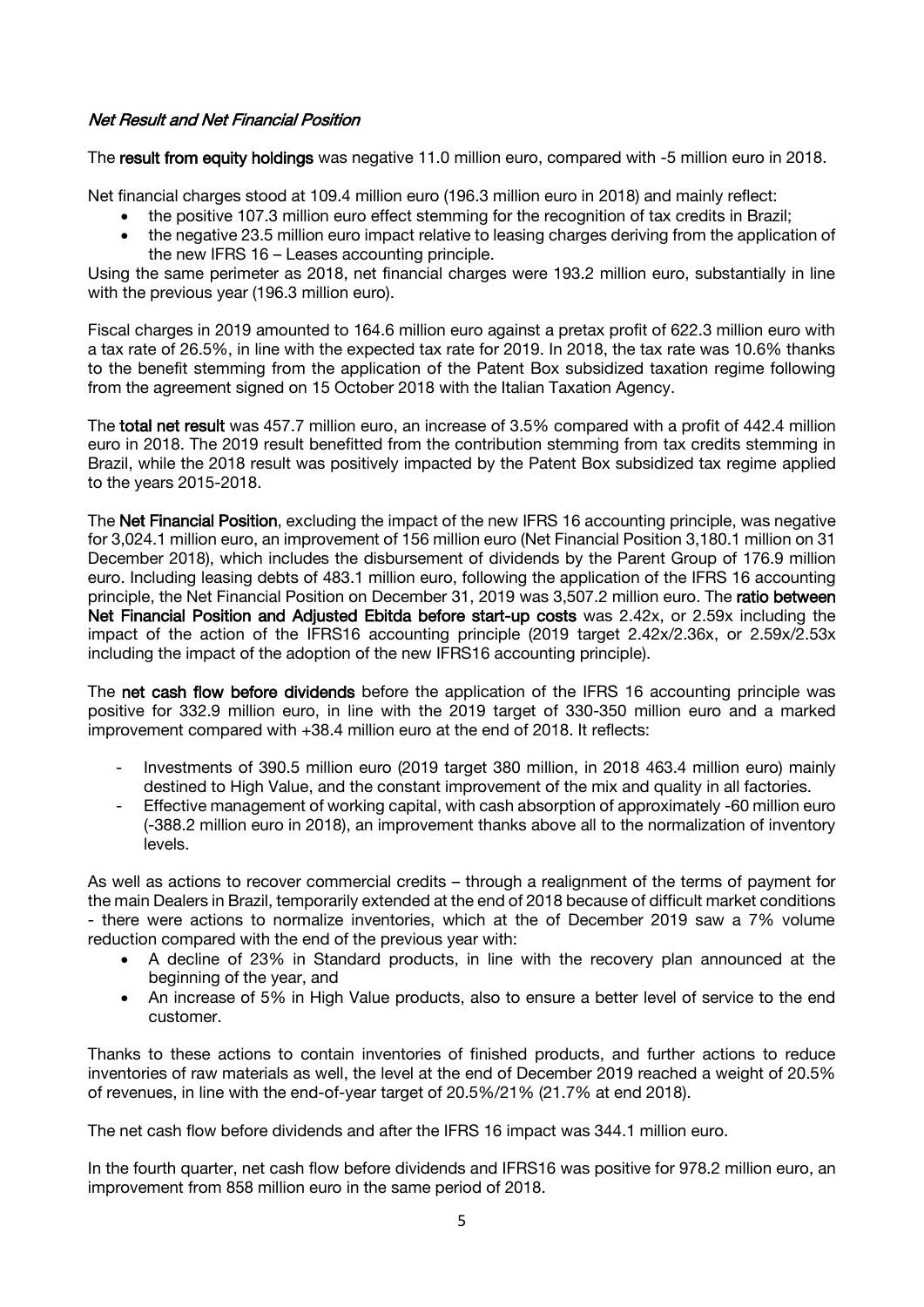In 2019, expenditure for Research & Development amounted to 232.5 million euro, equal to 4.4% of total revenues, of which 215.7 million euro destined to High Value activities (6.1% of the segment's revenues). The workforce on 31 December 2019 stood at 31,575 employees (31,489 employees on 31 December 2018).

The Parent Company Pirelli & C. SpA ended 2019 with a net profit of 273.2 million euro, an increase of 4.1% from 262.4 million euro in 2018.

The Board will propose to the Shareholders Meeting the distribution of a dividend of 0.183 euro per share (0.177 euro per share last year), amounting to total of 183 million euro (177 million in 2018), or about 40% of the net consolidated result. The dividend relative to 2019 will be in payment from 24 June 2020 (ex-coupon date 22 June 2020 and record date 23 June 2020).

### In 2019, there were significant improvements in terms of environmental, social and economic performance.

Pirelli, again in 2019, registered a further improvement in the area environmental, social and economic results, as also reflected in the international awards obtained. In September, following the annual revision of the Dow Jones Sustainability indices by RobecoSam and S&P Dow Jones, the company was confirmed Leader in Sustainability at the world level in the Automobiles & Components sector in the Dow Jones World and Europe indices. Pirelli was subsequently also confirmed part of the United Nations Global Compact Lead, a grouping of companies distinguished by their constant commitment to the implementation of the Ten Principles of the United Nations for responsible company action. In addition, three significant acknowledgements in ESG matters were received in 2020. In January, Pirelli was confirmed a global leader in the fight against climate change with its inclusion in the Climate A list drafted by CDP (former Carbon Disclosure Project).

The company was also the only one of the "Auto Components" sector at the world level to achieve "Gold Class Distinction" in the SAM Sustainability Yearbook 2020 published by S&P Global and in addition was recognized as Leader in the FTSE4Good Index Series, achieving top place in the tyres sector.

In terms of results obtained in the environmental, social and economic context, in 2019 Pirelli registered a reduction in absolute water withdrawal of 14.7% compared with 2018, a reduction of absolute energy consumption of 2% compared with the previous year, and a reduction of absolute  $CO<sub>2</sub>$  emissions of 1.9%. Further, 97% of waste was sent to recovery, effectively pursuing the goal of "zero waste to landfill".

Investment in the "culture of health and safety in the workplace" was also of primary importance, as was training, with an average 7 days per employee.

In 2019, furthermore, revenues from Green Performance tyres accounted for 55.8%<sup>1</sup> (compared with 49.8% in 2018) of total tyre sales. Green Performance revenues accounted for 63.3% of High Value<sup>2</sup> products (compared with 57.5% in 2018).

Among the key results of 2019, there was also the work of training in the content of Pirelli's Natural Rubber Policy, introduced by the company in 2017, and the relative implementation Manual dedicated to Pirelli suppliers directly involved in activities "in the field", in local languages in all the countries where Pirelli is supplied. One hundred percent of natural rubber suppliers participated in six seminars organized by Pirelli in five countries (Indonesia, Thailand, Malaysia, China and Brazil). On several occasions,

<sup>1</sup> <sup>1</sup> Figure obtained weighing the value of sales of Green Performance tyres against the value of Group tyre sales. "Green Performance" identifies tyres that Pirelli produces throughout the world and that belong exclusively in classes A, B, C of rolling resistance and wet grip according to the labeling parameters set out in European law.

<sup>2</sup> High Value products are determined as those with rim sizes of 18 inches or more and, in addition, include "Specialties" products (Run Flat, Self-Sealing, Noise Cancellation System).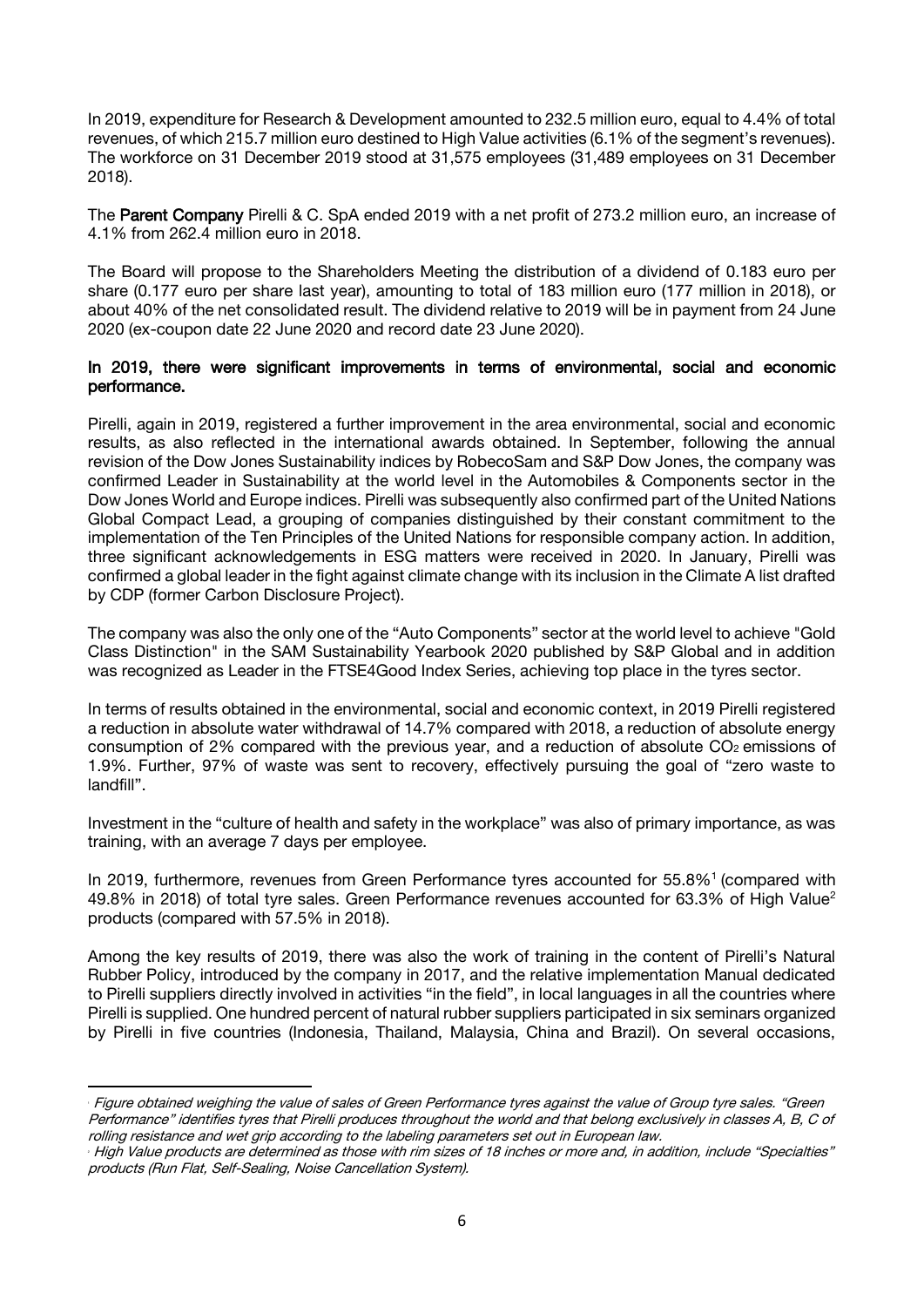national authorities active in the sector also participated, and subsequently prepared activity plans in line with Pirelli's Policy.

\*\*\*

#### 2020 forecasts

Please note that the 2020 forecasts were provided on 19 February 2020 during the presentation of the 2020-2022 Industrial Plan with vision 2025.

#### Bond issues

The Board of Directors today decided to renew the authorization – in the context of the "Euro Medium Term Note " EMTN Program decided upon on 21 December 2017 – to issue bond loans up to a maximum of 1.8 billion euro through 31 March 2021 destined exclusively for qualified investors.

In accordance with the rules of Borsa Italiana, it should also be noted that in September 2020 the bond loan for a total nominal value of 200 million euro -placed by Pirelli & C. SpA and guaranteed by Pirelli Tyre SpA on the Eurobond market in March 2018 – matures.

#### Call for Shareholders Meeting and corporate governance

The Board of Directors has decided to call – in sole session on 18 June 2020 – a Shareholders Meeting in ordinary and extraordinary session.

In the ordinary session, shareholders will be called upon to:

- Approve results for 2019
- Renew the Board of Directors, which is expiring as its mandate is ending. The shareholders meeting will have to determine the number of members (through the slate vote mechanism), duration and compensation of the Board of Directors, nominating the Chairman.

The shareholders meeting will also be called upon to:

- Approve policy in matters of remuneration as well as approving, for the part linked to Total Shareholder Return, following the early closure of the preceding plan, the adoption of a new monetary incentive plan – Long Term Incentive (LTI) – destined to all the Group's management and correlated to the targets of the new 2020-2022 Industrial Plan, as already announced to the market on 19 February 2020;
- Express itself, through consultative note, on the compensations disbursed for 2019
- Renew the authorization to stipulate an insurance policy to cover the managerial risks of the Directors and Auditors (cd. D&O).

In extraordinary session, the Shareholders Meeting will be called upon to approve some statutory changes predominantly linked to new laws on gender quotas.

The Shareholders Meeting will also be presented with the annual "Report on company governance and ownership structure" which, in particular, highlight the positive outcomes of the Board of Director's annual of self-evaluation and – as recommended in the norms of conduct issued by Consiglio Nazionale dei Commercialisti e degli Esperti Contabili (national accountants and accounting experts council) or CNDCEC – of the Statutory Auditors.

Additional information on the matters reported here above will be available in the illustrative reports of the Board of Directors meeting, which also contain the single decisional proposals of the Shareholders Meeting.

\*\*\* The 2019 results' file, which will be made available to the public in the manner and terms of the law, will also contain (chapter "Report on the Responsible Management of the Value Chain"), the annual consolidated Statement of a non-financial nature (ex. Legislative Decree 30 December 2016, no. 254) today approved by the Board.

\*\*\*

The Manager responsible for the preparation of the company account documents of Pirelli & C. S.p.A., Dott. Francesco Tanzi, declares in accordance with paragraph 2 of article 154 bis of the Testo Unico della Finanza that the accounting information contained in the present press release corresponds to documented results, books and accounting texts.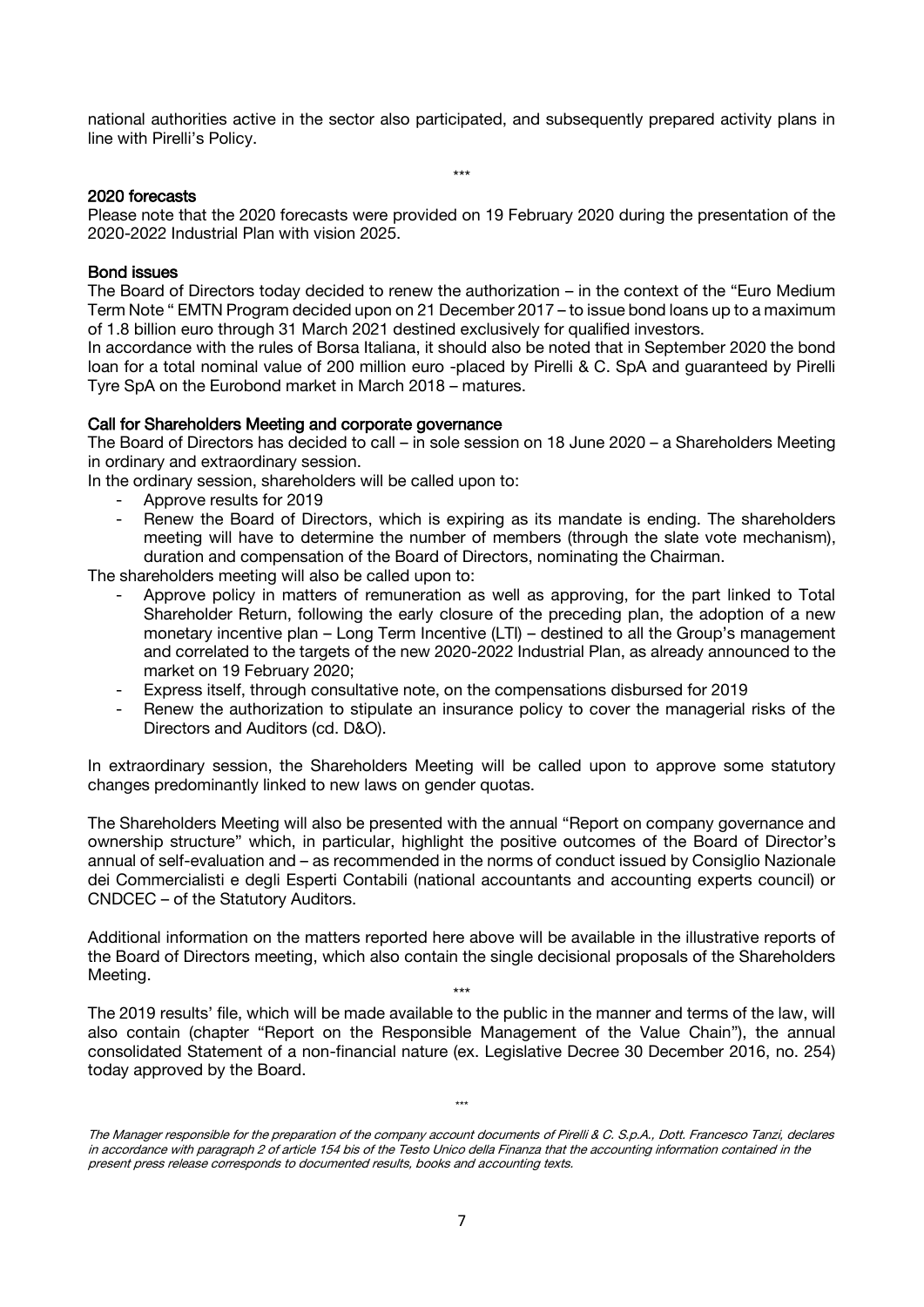### Pirelli – Results to 31 december 2019

| (in millions of euro)                                                         | 2019     | 2018     |
|-------------------------------------------------------------------------------|----------|----------|
| <b>Net sales</b>                                                              | 5.323,1  | 5.194,5  |
| EBITDA adjusted without start-up costs (°)                                    | 1.350,7  | 1.279,1  |
| % of net sales                                                                | 25,4%    | 24,6%    |
| <b>EBITDA</b> adjusted (°°)                                                   | 1.310,0  | 1.234,7  |
| % of net sales                                                                | 24,6%    | 23,8%    |
| EBITDA(°°°)                                                                   | 1.250,0  | 1.097,4  |
| % of net sales                                                                | 23,5%    | 21,1%    |
| EBIT adjusted without start-up costs (°)                                      | 958,6    | 1002,7   |
| % of net sales                                                                | 18,0%    | 19,3%    |
| <b>EBIT adjusted</b>                                                          | 917,3    | 955,0    |
| % of net sales                                                                | 17,2%    | 18,4%    |
| Adjustments: - amortisation of intangible assets included in PPA              | (114, 6) | (114, 6) |
| - non-recurring, restructuring expenses and other                             | (131, 0) | (137,3)  |
| - income from Brazilian tax credits                                           | 71,0     |          |
| <b>EBIT</b>                                                                   | 742,7    | 703,1    |
| % of net sales                                                                | 14,0%    | 13,5%    |
| Net income/(loss) from equity investments                                     | (11,0)   | (5,0)    |
| Financial income/(expenses) (°°°)                                             | (109,4)  | (196, 3) |
| - of which financial income from Brazilian tax credits                        | 107,3    |          |
| Net income/(loss) before tax                                                  | 622,3    | 501,8    |
| Tax expenses                                                                  | (164, 6) | (53,0)   |
| Tax rate %                                                                    | 26,5%    | 10,6%    |
| Net income/(loss) related to continuing operations                            | 457,7    | 448,8    |
| Eanings/(loss) per share related to continuing operations (in euro per share) | 0,44     | 0,44     |
| Net income/(loss) related to continuing operations adjusted                   | 514,3    | 576,3    |
| Net income/(loss) related to discontinued operations                          |          | (6, 4)   |
| <b>Total net income/(loss)</b>                                                | 457,7    | 442,4    |
| Net income attributable to owners of the Parent Company                       | 438,1    | 431,6    |

(°) Start-up costs refers to contribution to EBITDA and EBIT (amounting to euro 40.7 million (euro 44.4 million in 2018) and euro 41.3 million (euro 47.7 million in 2018) respectively of the Cyber and Velo activities and costs sustained for the digital transformation of the Group.

(°°) Adjustments refer to restructuring expenses amounting to euro 97 millions (euro 67,5 millions in 2018), the benefit derived from tax credits in Brazil amounting to euro 71 millions, expenses relating to the retention plan amounting to euro 6.9 millions (euro 13.3 millions in 2018) and costs (i) relating to renegotiation of commercial agreements amounting to euro 13,1 millions (euro 14.2 millions in 2018) and (ii) not pertinent to normal business operations amounting to euro 14 millions (euro 18.3 millions in 2018). In 2018 adjustments included also non recurring expenses amounting to euro 24 millions.

(°°°) The item includes for 2019, the impacts deriving from the application of the new accounting standard IFRS 16 - Leases to the amount of euro 104.3 million on EBITDA and euro -24 million on financial expenses.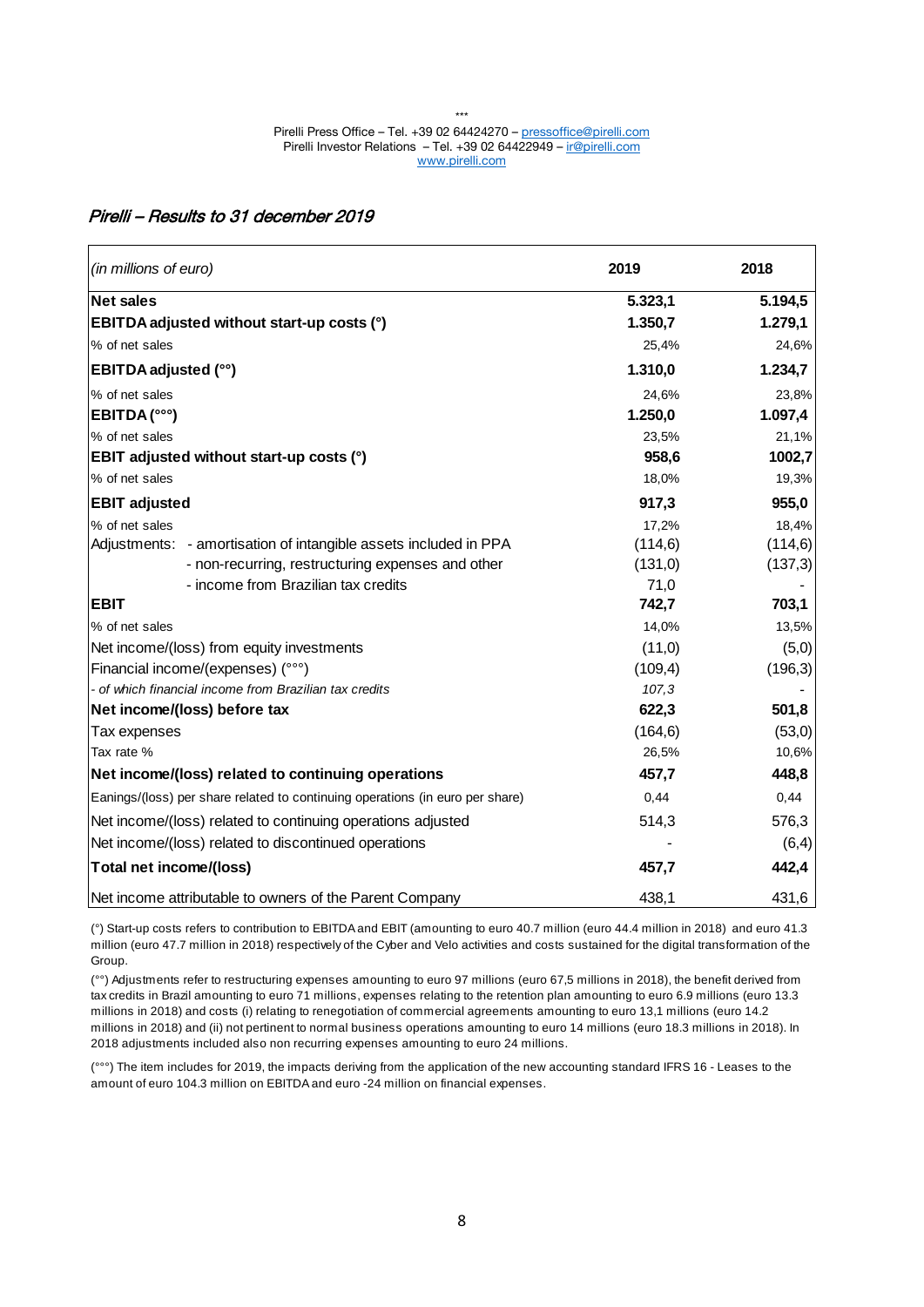# Pirelli – Balance sheet data to 31 December 2019

| (in millions of euro)                                                                     | 12/31/2019 | 12/31/2018 |
|-------------------------------------------------------------------------------------------|------------|------------|
| Fixed assets related to continuing operations without IFRS 16                             | 9.007.2    | 9.017,8    |
| Right of use IFRS 16                                                                      | 462.6      | n/a        |
| Fixed assets related to continuing operations                                             | 9.469,8    | 9.017,8    |
| Inventories                                                                               | 1.093,8    | 1.128,5    |
| Trade receivables                                                                         | 649.4      | 628,0      |
| Trade payables                                                                            | (1.611, 5) | (1.604,7)  |
| Operating working capital related to continuing operations                                | 131,7      | 151,8      |
| % of net sales                                                                            | 2,5%       | 2,9%       |
| Other receivables/other payables                                                          | 81.0       | (39,8)     |
| Net working capital related to continuing operations                                      | 212.7      | 112,0      |
| % of net sales                                                                            | 4,0%       | 2,2%       |
| Net invested capital held for sale                                                        |            | 10,7       |
| <b>Net invested capital</b>                                                               | 9.682,5    | 9.140,5    |
| <b>Equity</b>                                                                             | 4.826,6    | 4.550,9    |
| Provisions                                                                                | 1.348.7    | 1.409.5    |
| Net financial (liquidity)/debt position without IFRS 16                                   | 3.024,1    | 3.180,1    |
| Lease obligations IFRS 16                                                                 | 483.1      | n/a        |
| Total Net financial (liquidity)/debt position                                             | 3.507,2    | 3.180,1    |
| Equity attributable to owners of the Parent Company                                       | 4.724,4    | 4.468,1    |
| Investments in property, plant and equipment and intangible assets without IFRS16 (Capex) | 390,5      | 463,4      |
| Increases in Rights of use IFRS16                                                         | 51,2       | n/a        |
| Research and development expenses                                                         | 232,5      | 219,0      |
| % of net sales                                                                            | 4,4%       | 4,2%       |
| Research and development expenses - High Value                                            | 215,7      | 202,9      |
| % on sales High Value                                                                     | 6,1%       | 6,1%       |
| Employees (headcount at end of period)                                                    | 31.575     | 31.489     |
| Industrial sites (number)                                                                 | 19         | 19         |

# Cashflow statement

|                                                                               | 10       |                          | 20       |                          | 3Q       |           | 4Q       |                          | Total    |          |
|-------------------------------------------------------------------------------|----------|--------------------------|----------|--------------------------|----------|-----------|----------|--------------------------|----------|----------|
| (in millions of euro)                                                         | 2019     | 2018                     | 2019     | 2018                     | 2019     | 2018      | 2019     | 2018                     | 2019     | 2018     |
| <b>EBIT</b> adjusted                                                          | 219.2    | 218,4                    | 221,3    | 231.7                    | 244,5    | 250,0     | 232,3    | 254,9                    | 917.3    | 955,0    |
| Amortisation and depreciation (excluding PPA amortisation)                    | 96,5     | 69,7                     | 99,1     | 68.1                     | 98,0     | 69.8      | 99,1     | 72.1                     | 392,7    | 279,7    |
| Investments in property, plant and equipment and intangible                   | (78, 0)  | (85,3)                   | (89,7)   | (93, 9)                  | (74, 6)  | (117,5)   | (148, 2) | (166, 7)                 | (390.5)  | (463, 4) |
| Increase in right of use IFRS16                                               | (3,2)    | n.a.                     | (14,0)   | n.a.                     | (8,5)    | n.a.      | (25, 5)  | n.a.                     | (51,2)   | n.a.     |
| Change in working capital / other                                             | (836, 0) | (928, 8)                 | 10,1     | (68, 9)                  | (136, 8) | (247, 4)  | 901.9    | 856.9                    | (60, 8)  | (388, 2) |
| Operating net cash flow                                                       | (601, 5) | (726, 0)                 | 226,8    | 137,0                    | 122,6    | (45,1)    | 1.059,6  | 1.017,2                  | 807.5    | 383,1    |
| Financial income / (expenses)                                                 | (48,1)   | (55,2)                   | 38.1     | (62,8)                   | (65,2)   | (20, 8)   | (34,2)   | (57, 5)                  | (109.4)  | (196, 3) |
| Reversal of financial income from tax credits in Brazil                       |          |                          | (99,8)   | $\overline{\phantom{a}}$ | (0,8)    | ٠         | (6,7)    | $\overline{\phantom{a}}$ | (107, 3) |          |
| Taxes paid                                                                    | (30,1)   | (31,1)                   | (45, 9)  | (36,2)                   | (37, 4)  | (33,8)    | (28, 6)  | (17.9)                   | (142,0)  | (119,0)  |
| Cash Out for non-recurring and restructuring expenses / other                 | (16, 0)  | (38,2)                   | (17,9)   | (11,9)                   | (7, 4)   | (4,6)     | (10.9)   | (17,3)                   | (52,2)   | (72,0)   |
| Other dividends paid                                                          |          |                          | (8,9)    | $\overline{\phantom{a}}$ |          | (8, 4)    |          |                          | (8,9)    | (8, 4)   |
| Differences from foreign currency translation / other                         |          | (11,7)                   | (19,8)   | 6,4                      | (0,2)    | (18,7)    | (6,2)    | 14.8                     | (26,2)   | (9,2)    |
| Net cash flow before dividends, extraordinary transactions<br>and investments | (695,7)  | (862, 2)                 | 72,6     | 32.5                     | 11,6     | (131,4)   | 973.0    | 939.3                    | 361.5    | (21, 8)  |
| Industrial reorganisation                                                     |          | 5.3                      | ٠        | (10,3)                   | ٠        | 9.6       |          | (14,5)                   | ٠        | (9, 9)   |
| Disposals/(Acquisition) of investments                                        | (17,2)   | 136,5                    | (0,2)    | 0,2                      |          |           |          | (66, 6)                  | (17, 4)  | 70,1     |
| Net cash flow before dividends paid by Parent Company                         | (712,9)  | (720, 4)                 | 72,4     | 22,4                     | 11.6     | (121, 8)  | 973.0    | 858.2                    | 344.1    | 38,4     |
| Net cash flow before dividends paid by Parent Company w/o IFRS 16             | (732, 9) | (720.4)                  | 67.9     | 22.4                     | 19.7     | (121, 8)  | 978.2    | 858.2                    | 332,9    | 38.4     |
| Dividends paid by Parent Company                                              |          | $\overline{\phantom{a}}$ | (176.9)  | $\overline{\phantom{a}}$ | ٠        | ٠         |          |                          | (176.9)  |          |
| Net cash flow (*)                                                             | (712, 9) | (720, 4)                 | (104, 5) | 22.4                     | 11.6     | (121, 8)  | 973.0    | 858.2                    | 167.2    | 38,4     |
| Net cash flow without IFRS 16                                                 | (732, 9) | (720, 40)                | (109, 0) | 22.40                    | 19.7     | (121, 80) | 978,2    | 858,20                   | 156.0    | 38,40    |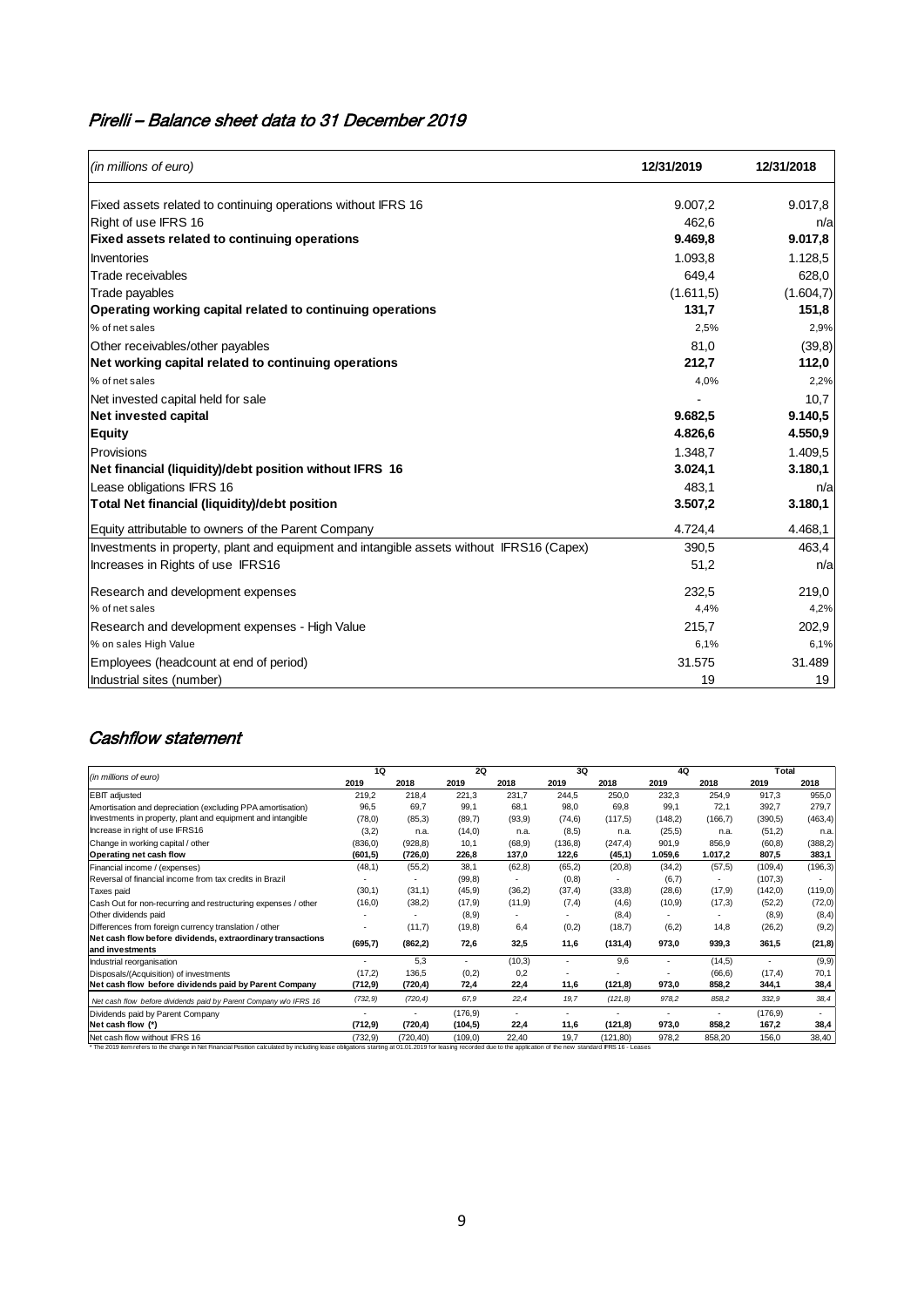#### ALTERNATIVE PERFORMANCE INDICATORS

This document, in addition to the financial measures provided for by the International Financial Reporting Standards (IFRS), also includes measures derived from the latter even though not provided for by the IFRS (Non-GAAP Measures). These measures are presented in order to allow for a better assessment of the results of the Group's operations and should not be considered as alternatives to those required by the IFRS.

In particular, the Non-GAAP Measures used were as follows:

- **EBITDA:** is equal to the EBIT but which excludes the depreciation and amortisation of property, plant and equipment and intangible assets. The EBITDA is used to measure the ability to generate earnings, excluding the impact of investments;
- **EBITDA adjusted:** is an alternative measure to the EBITDA which excludes non-recurring and restructuring expenses, the benefit derived from tax credits in Brazil, costs not pertinent to normal business operations, costs relative to the renegotiation of commercial agreements, and expenses relative to the retention plan approved by the Board of Directors on February 26, 2018;
- EBITDA adjusted without start-up costs: is equal to the EBITDA adjusted but excludes the contribution to the EBITDA (start-up costs) of the Cyber and Velo Activities and costs sustained for the digital transformation of the Group. At December 31, 2018 this measure also included costs for the conversion of Aeolus brand car products;
- EBITDA adjusted without start-up costs without IFRS 16: is equal to the EBITDA adjusted without start-up costs but excludes the impact deriving from the application of the new accounting standard IFRS 16 – Leases;
- EBITDA margin: this is calculated by dividing the EBITDA by revenues from sales and services (net sales). This measure is used to evaluate operating efficiency, excluding the impacts arising from investments;
- **EBITDA margin adjusted:** this is calculated by dividing the EBITDA adjusted by revenues from sales and services (net sales). This measure is used to evaluate operating efficiency, excluding the impacts arising from investments, operating costs attributable to non-recurring and restructuring expenses, the benefit derived from tax credits in Brazil, costs not pertinent to normal business operations, costs relative to the renegotiation of commercial agreements, and expenses relative to the retention plan approved by the Board of Directors on February 26, 2018;
- EBITDA margin adjusted without start-up costs: this is calculated by dividing the EBITDA adjusted without start-up costs by revenues from sales and services (net sales). This is an alternative measure to the EBITDA margin adjusted which excludes start-up costs:
- EBIT: is an intermediate measure which is derived from the net income/(loss) but which excludes the net income/(loss) from discontinued operations, taxes, financial income, financial expenses and net income/(loss) from equity investments. The EBIT is used to measure the ability to generate earnings, including the impact arising from investments;
- EBIT adjusted: is an alternative measure to the EBIT which excludes the amortisation of intangible assets relative to assets recognised as a consequence of Business Combinations, operating costs attributable to non-recurring and restructuring expenses, the benefit derived from tax credits in Brazil, costs not pertinent to normal business operations, costs relative to the renegotiation of commercial agreements, and expenses relative to the retention plan approved by the Board of Directors on February 26, 2018;
- EBIT adjusted without start-up costs: is equal to the EBIT adjusted but excludes the contribution to the EBIT (startup costs) of the Cyber and Velo Activities and costs sustained for the digital transformation of the Group. At December 31, 2018 this measure also included costs for the conversion of Aeolus brand car products;
- EBIT margin: this is calculated by dividing the EBIT by revenues from sales and services (net sales). This measure is used to evaluate operating efficiency;
- EBIT margin adjusted: this is calculated by dividing the EBIT adjusted by revenues from sales and services (net sales). This measure is used to evaluate operating efficiency excluding the amortisation of intangible assets relative to assets recognised as a consequence of Business Combinations, operating costs attributable to non-recurring and restructuring expenses, the benefit derived from tax credits in Brazil, costs not pertinent to normal business operations, costs relative to the renegotiation of commercial agreements, and expenses relative to the retention plan approved by the Board of Directors on February 26, 2018;
- EBIT margin adjusted without start-up costs: this is calculated by dividing the EBIT adjusted without start-up costs by revenues from sales and services (net sales);
- Net income/(loss) related to continuing operations adjusted: this is calculated by excluding the following items from the net income/(loss) related to continuing operations;
	- the amortisation of intangible assets relative to assets recognised as a consequence of Business Combinations, operating costs attributable to non-recurring and restructuring expenses, the benefit derived from tax credits in Brazil, costs unrelated to the normal operating management of business, costs relative to the renegotiation of commercial agreements, and expenses relative to the retention plan approved by the Board of Directors on February 26, 2018;
	- o non-recurring costs/income recognised under financial income and financial expenses
	- o non-recurring costs/income recognised as a tax item, as well as the tax impact relative to the adjustments referred to in the previous points.
- Fixed assets related to continuing operations: this measure is constituted of the sum of the financial statement items, "Property, plant and equipment", "Intangible assets", "Investments in Associates and Joint Ventures", "Other financial assets at fair value through other Comprehensive Income" and "Other financial assets at fair value through